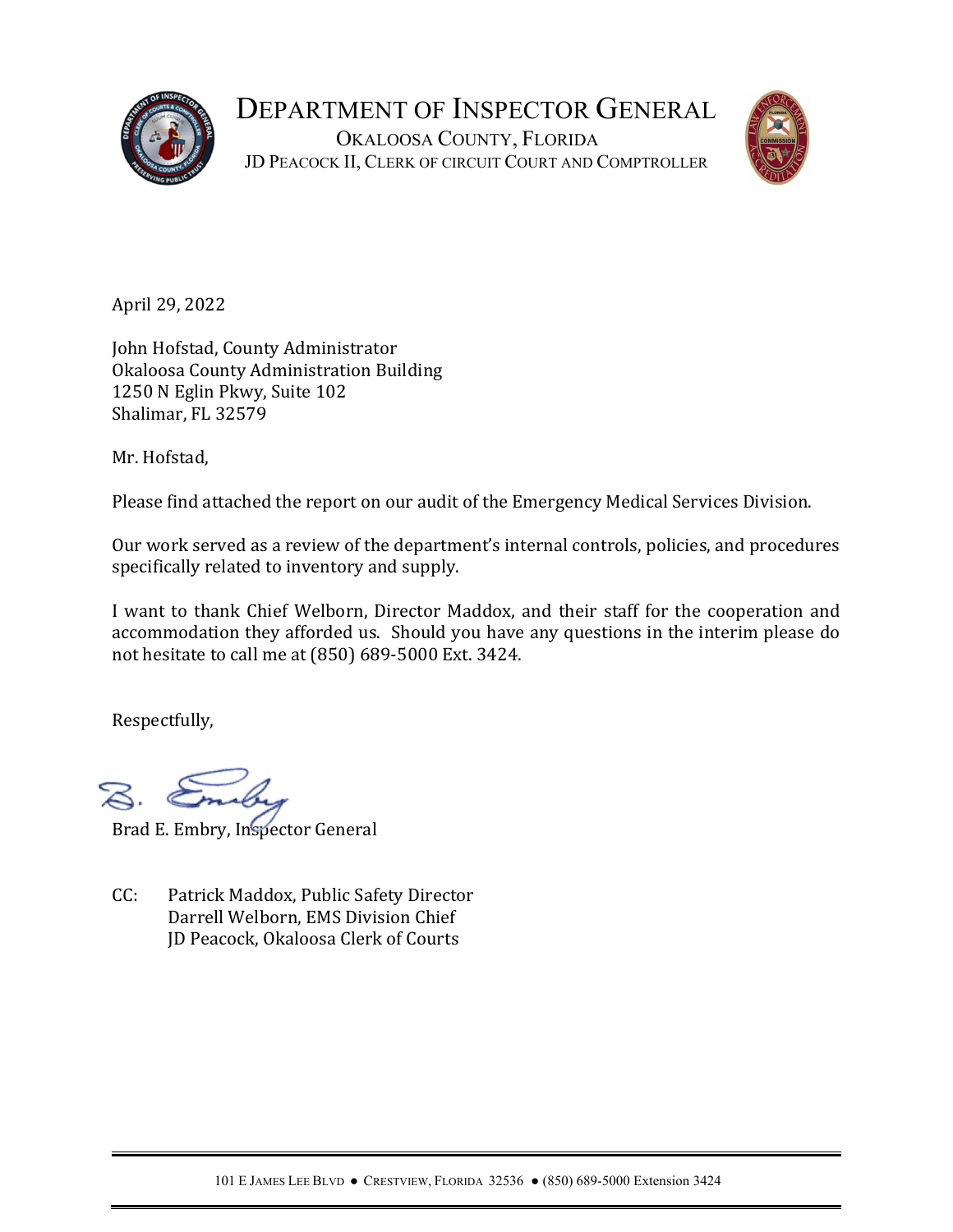# **Okaloosa County CLERK OF CIRCUIT COURT**



## **Department of Inspector General**





## **Report on The Audit of Emergency Medical Services Inventory and Supply**

## REPORT NO. BCC 22-01 Report Issued April 29, 2022

Issued By: Brad E. Embry, Inspector General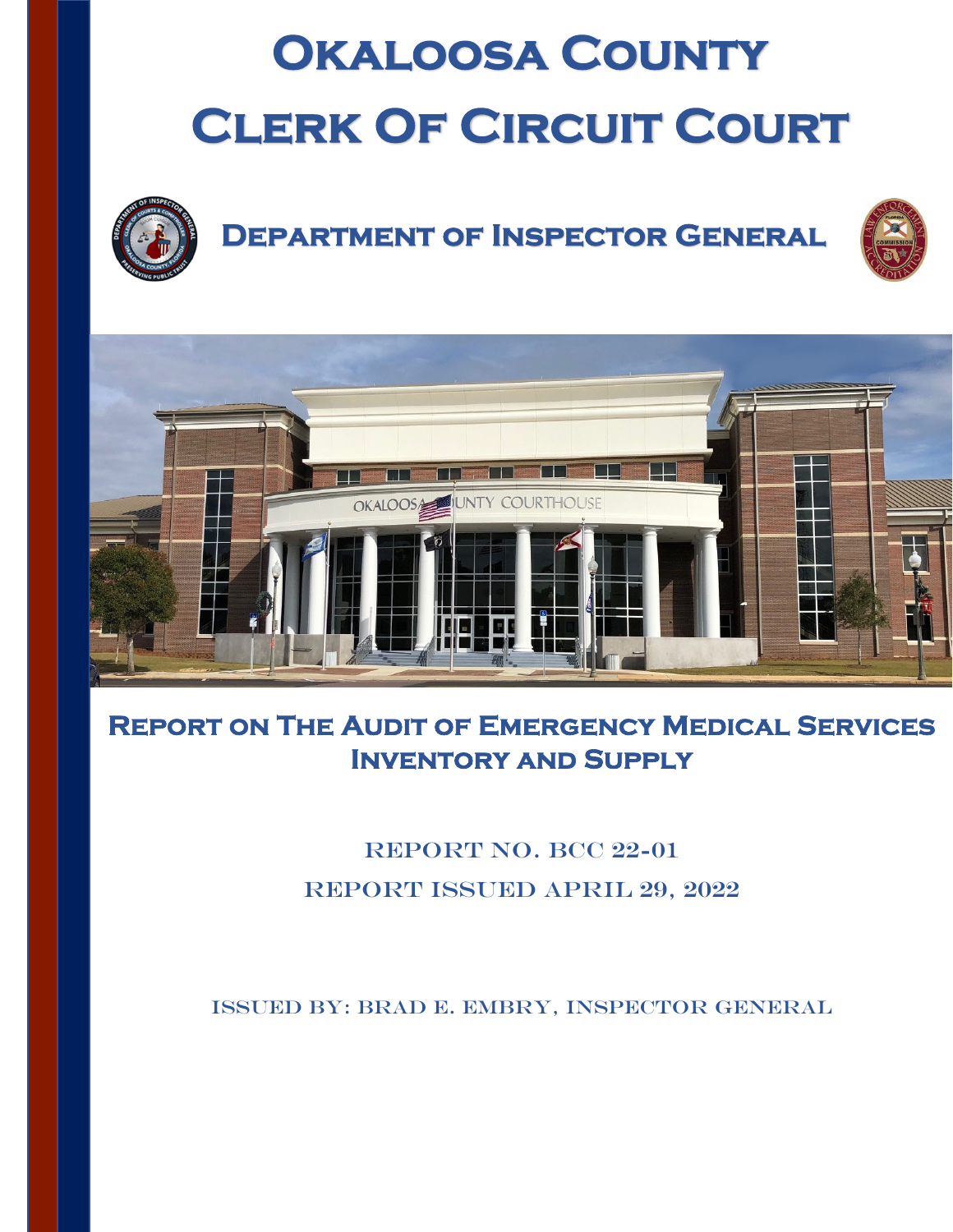#### Introduction

The Clerk-wide risk assessment released by the Department of Inspector General (IG) in October 2020 identified the Department of Public Safety as an area of risk. Our Office's audit work plan for 2022 included an audit of the Department's Emergency Medical Services (EMS).

#### **Objective**

The objective of our audit was to examine the department's internal controls, policies and procedures, and security of medication. Our goal was to provide an assessment of the department's system of internal control and to evaluate the appropriateness of, and compliance with departmental policies and procedures and industry best practices. The overall objective of the audit was to provide meaningful feedback and/or guidance.

### Scope & Methodology

The scope of our audit included all processes in place during our work and all policies and procedures as of the date of this report. Audit methodology included interviews with leadership and staff, process walkthroughs, a site visit, policy examination, and documenting controls.

Management is responsible for ensuring compliance and adequate safeguarding of public resources from fraud, waste, or abuse. This includes the design, implementation, and maintenance of internal controls relevant to these objectives. This review was conducted in compliance with The International Professional Practices Framework issued by the Institute of Internal Auditors and Principles & Standards for Offices of Inspector General issued by the Association of Inspectors General.

#### Department Overview

#### **Background**

Okaloosa County Emergency Medical Services (OCEMS) is part of The Department of Public Safety under the authority and supervision of the Board of County Commissioners. Most employees of OCEMS are Paramedics and Emergency Medical Technicians, requiring professional licensure by the Florida Department of Health.

OCEMS is 1 of 20 EMS agencies in the State of Florida to be accredited by the *Commission on Accreditation of Ambulance Services (CAAS)*. *CAAS* defines their intent as to define the "gold standard" for the medical transportation industry. *CAAS* evaluates over 100 grading points including how EMS tracks and secures supplies, including advanced life support (ALS) supplies security, how patient care is monitored, response times, mutual aid agreements, disaster coordination, and community education. In 2021, OCEMS received *CAAS* reaccreditation with a perfect score. OCEMS has formalized policies and standard operating procedures publicly available on their website. Policies are based on state and federal laws as well as *CAAS* standards.

#### Security and Controls

Much of the security and controls implemented by OCEMS are based on DEA, State, and/or *CAAS* standards. For instance, OCEMS policy for Medical Supplies: Inventory, Storage, Security procedures for Medications and Fluids are derived from Sections 499 and 893 of Florida State Statute and Chapter 64J-1 of Florida Administrative Code. OCEMS stores supplies in facilities with a minimum of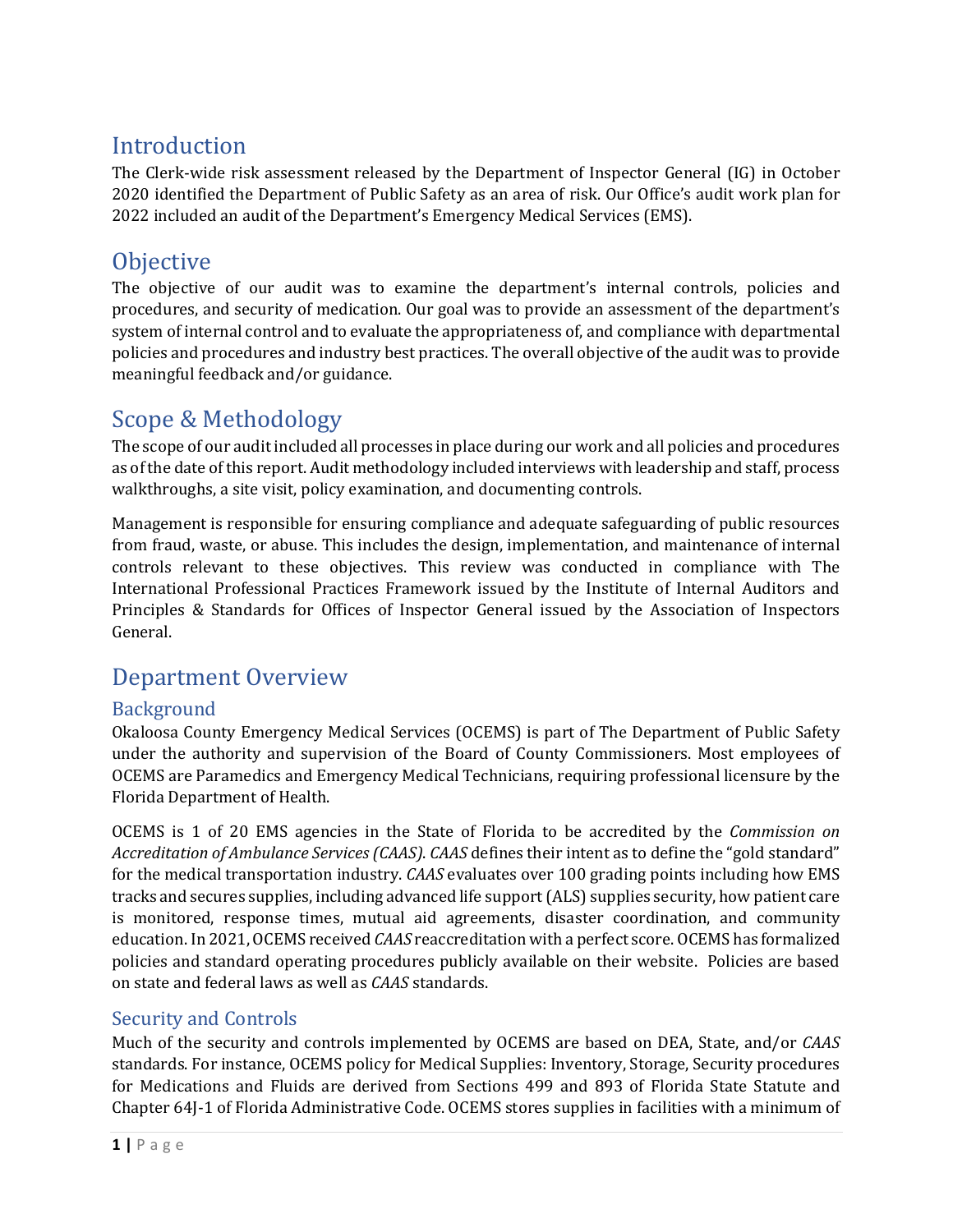one lock accessible only by current employees of Okaloosa EMS. To further protect inventory, select supply depots have a supply "vending machine" which provide a controlled supply dispensing solution, accountability through audit logs, and real-time inventory tracking. While there is presently a shared access code to enter buildings, OCEMS leadership have supplemented security through the addition of security camera(s) and engaging with County Information Technology about the installation of keycard access to their facilities. Keycard access is a method currently used by other County departments including by Public Safety personnel at the Emergency Operations Center. *Note: supply room cameras have been temporarily removed due to collective bargaining negotiations. EMS expects them to be returned within the next 6 months.*

#### Logistics

OCEMS welcomed a new Supply Coordinator with over a decade of experience in Logistics/Supply in the United States Military. Medical supplies are obtained via a contract with a national distributor of prehospital emergency medical supplies, equipment, and pharmaceuticals for EMS providers. Uniforms and associated items are obtained through various vendors due to supply chain issues and availability of items. OCEMS Command Staff advised they wanted to explore finding a vendor contract so that furnishment of uniform and associated items would be more reliable and consistent.

OCEMS is in the process of implementing a new inventory management system. The new system uses Radio Frequency Identification (RFID) for all items in inventory, including consumables, for an enhanced ability to manage, issue, and track inventory. The new inventory management system enables OCEMS to forecast the need for more supplies, and the identification of what supplies are the most consumed, during different seasons such as Spring Break or Holiday events based on historic trends.

## **Testing**

During our audit, we conducted interviews with Command Staff, the Supply Coordinator, and EMS personnel. We examined policies, documented processes, and verified controls. We also conducted a walk-through of the main supply depot, a medic station, and an ambulance. We found no instances of noncompliance with Department policy, statutory requirements, or best practices.

#### **Conclusion**

In our opinion, Okaloosa County Emergency Medical Services is well managed, well controlled, and effective at meeting its objectives. OCEMS is subject to periodic, scheduled, and/or unannounced inspections and audits to ensure compliance from various entities such as Florida Department of Health and the Drug Enforcement Agency. As such, OCEMS Management has been proactive in identifying and mitigating risks, and proactive in working towards improving efficiency. Many of the risks assessed had already been identified by OCEMS and they were already engaged in finding resolutions or mitigation.

#### Finding: The absence of formal written procedure in supply presents the opportunity for inefficiency

Risk Factors: Currently, EMS has formalized policies pertaining to supply and the security of supplies; however, there is no formal written procedure to ensure continuity of the process in the event of employee attrition or absence. The current process relies on the knowledge and expertise of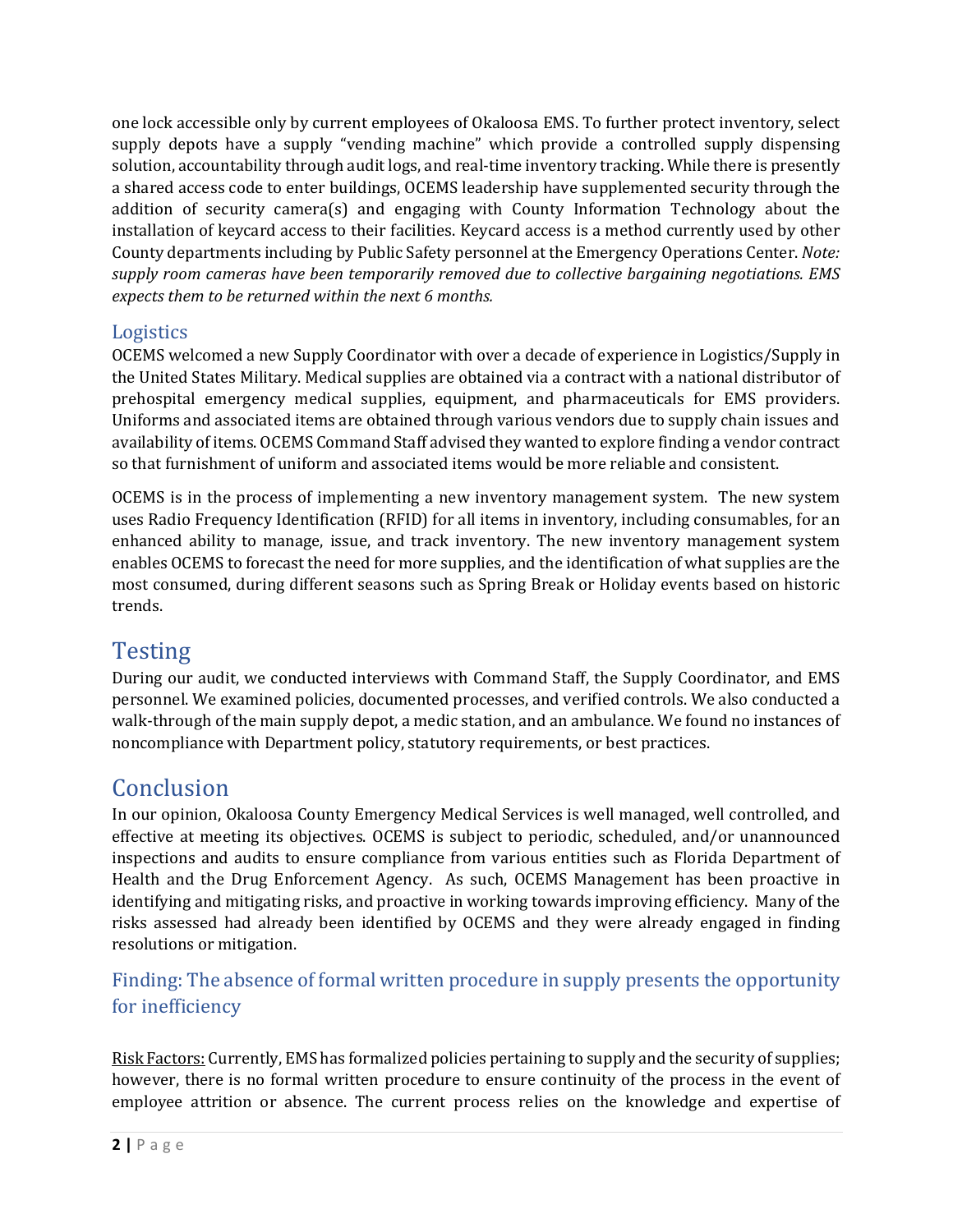Command Staff and/or the Supply Coordinator. Word of mouth procedures create an increased risk of inventory loss, waste, or a potential for improper documentation of supply usage.

**Recommendation:** Public Safety and EMS leadership should develop formal written procedures for the ordering, replacement, and issuance of inventory and supplies. An operating instruction would allow a new hire or a staff member on temporary duty to seamlessly continue the logistics process if a member of Command Staff or the Supply Coordinator is unavailable.

#### Observation: While sufficient security and controls exist, in compliance with state and DEA guidelines, there is the opportunity for improvement of security and controls

Risk Factors: The Ambulances are locked when unattended and narcotics are securely stored inside. Only Paramedics (Advanced Life Support) are authorized to access and disseminate controlled substances. A key is issued to an on-duty Paramedic to access the secured area within the ambulance. If the key is misplaced, stolen, or damaged, a locksmith must be summoned to rekey the  $lock(s)$ presenting the risk of an additional expense and an out-of-service ambulance pending the response of a locksmith and the replacement of the lock(s).

Narcotics are maintained on ambulances even if the healthcare providers are Emergency Medical Technicians providing Basic Life Support "BLS" and there is no Paramedic on board. While BLS providers are not authorized to access the narcotics, they have physical control of the key and theoretically could access controlled substances.

Mitigation: OCEMS mitigates unauthorized access by utilizing tamper-evident seals on narcotic storage. Additionally, they maintain logs which must be signed by two employees as well as checks conducted by the oncoming Paramedic/EMT and the outgoing Paramedic/EMT at shift changes. If there is a breakage, or a controlled substance must be wasted, a witness, typically an independent medical provider such as a Registered Nurse at an Emergency Department, must also sign the log.

We recognize the practicality of maintaining narcotics on BLS ambulances due to the dynamic nature of EMS coupled with the force multiplying capability of a Paramedic to board the ambulance and assume the higher level of care.

The EMS Chief and Command Staff described their desire for a product they believe could alleviate and further mitigate the aforementioned risk factors. EMS Command Staff described the need for a safe complemented by an Inventory Control System utilizing RFID tags with complete chain of custody information and audit trails identifying the user, date, time, and narcotic accessed from within as well as any access attempts. In addition to increased control with audit logs, the audit logs could alleviate civil liability as audit logs can demonstrate whether or not a controlled substance was accessed during a patient's transport as well as show how much medication was withdrawn from the safe during a patient's transport.

**Recommendation:** Public Safety and EMS leadership should explore options that enhance the mitigation and deterrence of unauthorized access to narcotics as well as to prevent a single point of failure presented by a single key.